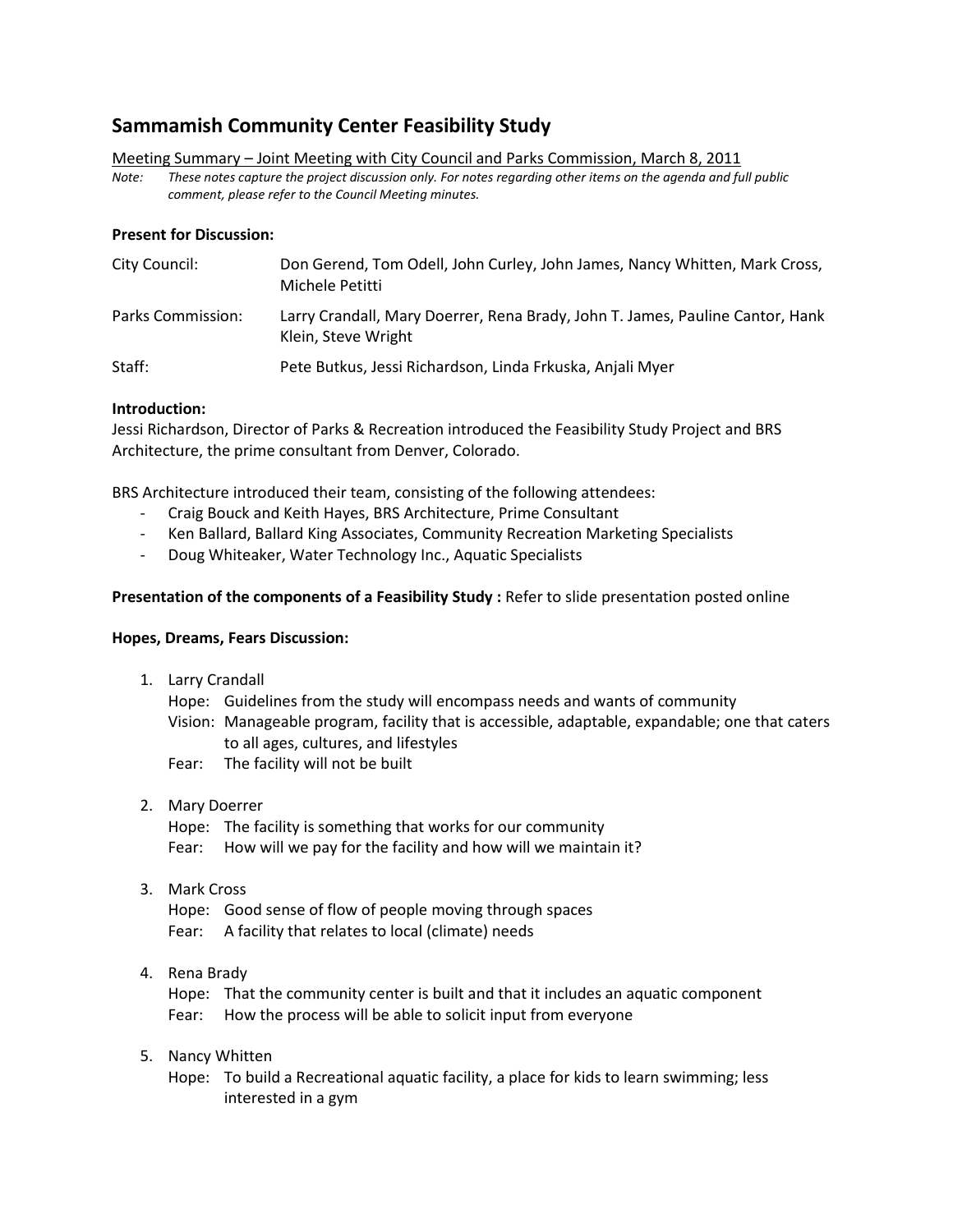Fear: Operational costs of pools particularly competitive pools are high

- 6. Steve Wright
	- Hope: To see the project through fruition
	- Dream: Bring community together
	- Fear: The facility will work great for a few years but may not be flexible enough to meet changes uses and needs after that
- 7. John Curley
	- Hope: That the process is open and that the citizens make the decision on whether to build or not or what to build
	- Fear: Council will have to make the decision
- 8. John T. James
	- Hope: Community Center will be a vital part of the community and that it will include an aquatic component
	- Fear: Large drain on budget

#### 9. Pauline Cantor

- Hope: Kids will finally have a place for their activities on the plateau
- Fear: Facility may end up being too big or not big enough
- 10. Tom Odell
	- Hope: Feasibility Study is a transparent and open process and that the concept plan caters to all ages and demographics
	- Fear: May not succeed in catering to a wide enough group, or have a broad base of acceptance

#### 11. Don Gerend

- Hope: It will be a family friendly place for social gatherings and activities. The center will cater to other ethnicities and that it will be able to expand over time. A public vote will be taken to decide on building the facility.
- Fear: We won't think out of the box enough to make this happen

#### 12. Hank Klein

- Hope: Community gathering space
- Fear: Some desirable amenities might not end up being included because of high maintenance costs

#### 13. Michele Petitti

- Hope: It serves as a gathering place for a diverse community with different cultural interests
- Fear: It will need substantial remodeling after 15 years. Concern that only 25% of feasibility studies end up getting built.

#### 14. John James

- Fear: Concern that amenities will overlap with the new Boys & Girls Club Recreation Center or other facilities on the plateau.
- Hope: The City will work with a private partner.